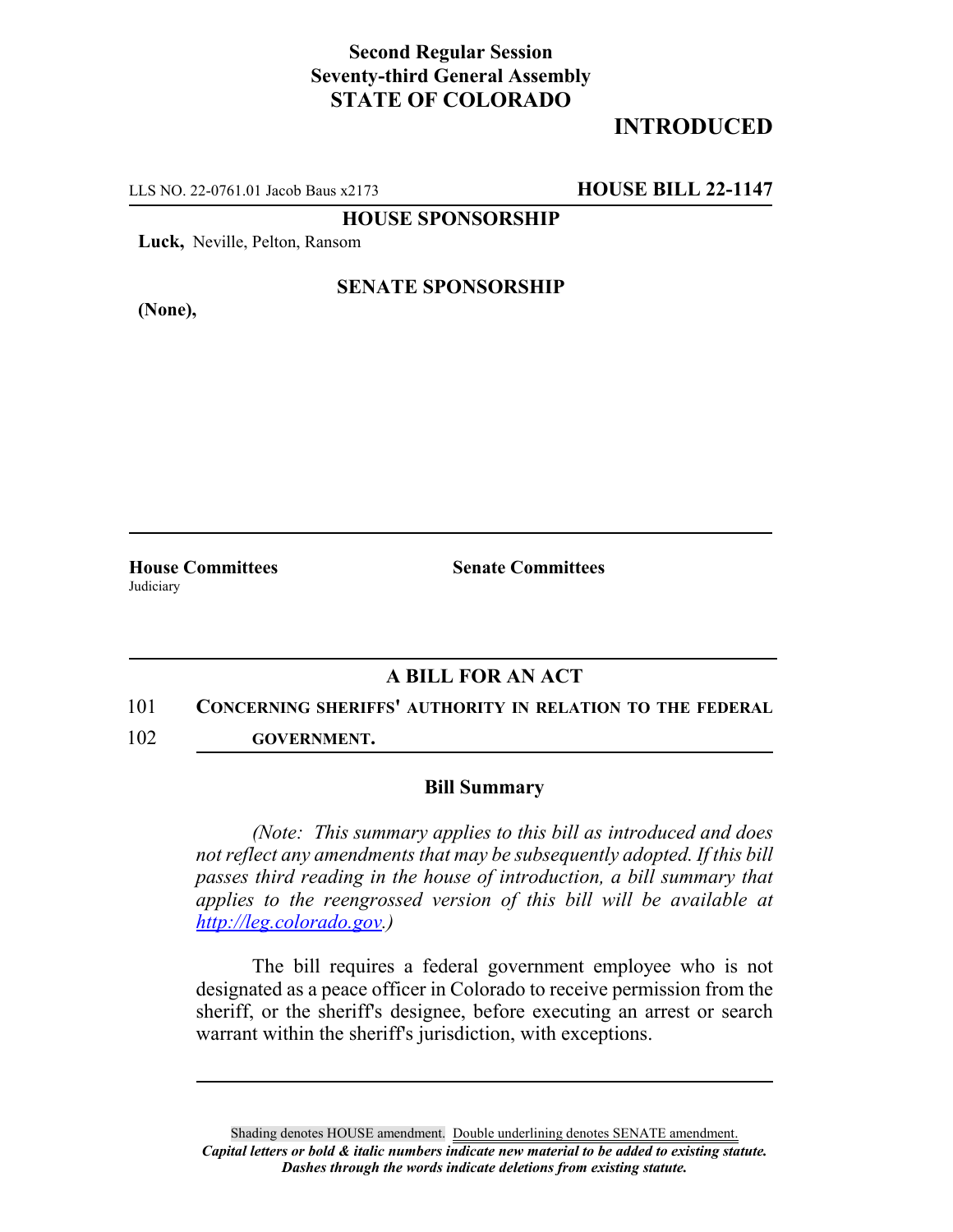| $\mathbf{1}$   | Be it enacted by the General Assembly of the State of Colorado:       |
|----------------|-----------------------------------------------------------------------|
| $\overline{2}$ | <b>SECTION 1.</b> In Colorado Revised Statutes, add part 7 to article |
| 3              | 3 of title 16 as follows:                                             |
| $\overline{4}$ | PART <sub>7</sub>                                                     |
| 5              | SHERIFF AUTHORIZATION REQUIRED TO                                     |
| 6              | <b>EXECUTE WARRANTS</b>                                               |
| 7              | 16-3-701. Legislative declaration. (1) THE GENERAL ASSEMBLY           |
| 8              | <b>FINDS THAT:</b>                                                    |
| 9              | THE SHERIFF SERVES AT THE WILL OF THE PEOPLE, IS AN<br>(a)            |
| 10             | ELECTED POSITION, AND IS THEREFORE THE LAW ENFORCEMENT OFFICER        |
| 11             | MOST DIRECTLY ACCOUNTABLE TO THE PEOPLE;                              |
| 12             | (b)<br>THE SHERIFF IS THE CHIEF LAW ENFORCEMENT OFFICER IN A          |
| 13             | COUNTY;                                                               |
| 14             | (c) THE SHERIFF HAS A RANGE OF HISTORICAL AUTHORITIES THAT            |
| 15             | ARE NECESSARY AND PROPER TO MAINTAIN PEACE AND ORDER IN A             |
| 16             | COUNTY;                                                               |
| 17             | THE SHERIFF MUST NOT BE COMPELLED BY THE FEDERAL<br>(d)               |
| 18             | GOVERNMENT TO ENFORCE A LAW OR ASSIST THE FEDERAL GOVERNMENT          |
| 19             | WITH THE ENFORCEMENT OF A LAW; AND                                    |
| 20             | THE SHERIFF HAS THE AUTHORITY TO ARREST A FEDERAL<br>(e)              |
| 21             | GOVERNMENT EMPLOYEE FOR COMMISSION OF CRIMINAL OFFENSES WHILE         |
| 22             | ACTING UNDER THE COLOR OF LAW.                                        |
| 23             | (2) THE GENERAL ASSEMBLY DECLARES THAT IT IS NECESSARY FOR            |
| 24             | FEDERAL LAW ENFORCEMENT TO PROVIDE NOTICE BEFORE EXECUTING A          |
| 25             | WARRANT WITHIN THE SHERIFF'S JURISDICTION.                            |
| 26             | 16-3-702. Sheriff authorization to execute warrant required           |
| 27             | - exceptions. (1) (a) NOTWITHSTANDING ANY LAW TO THE CONTRARY, A      |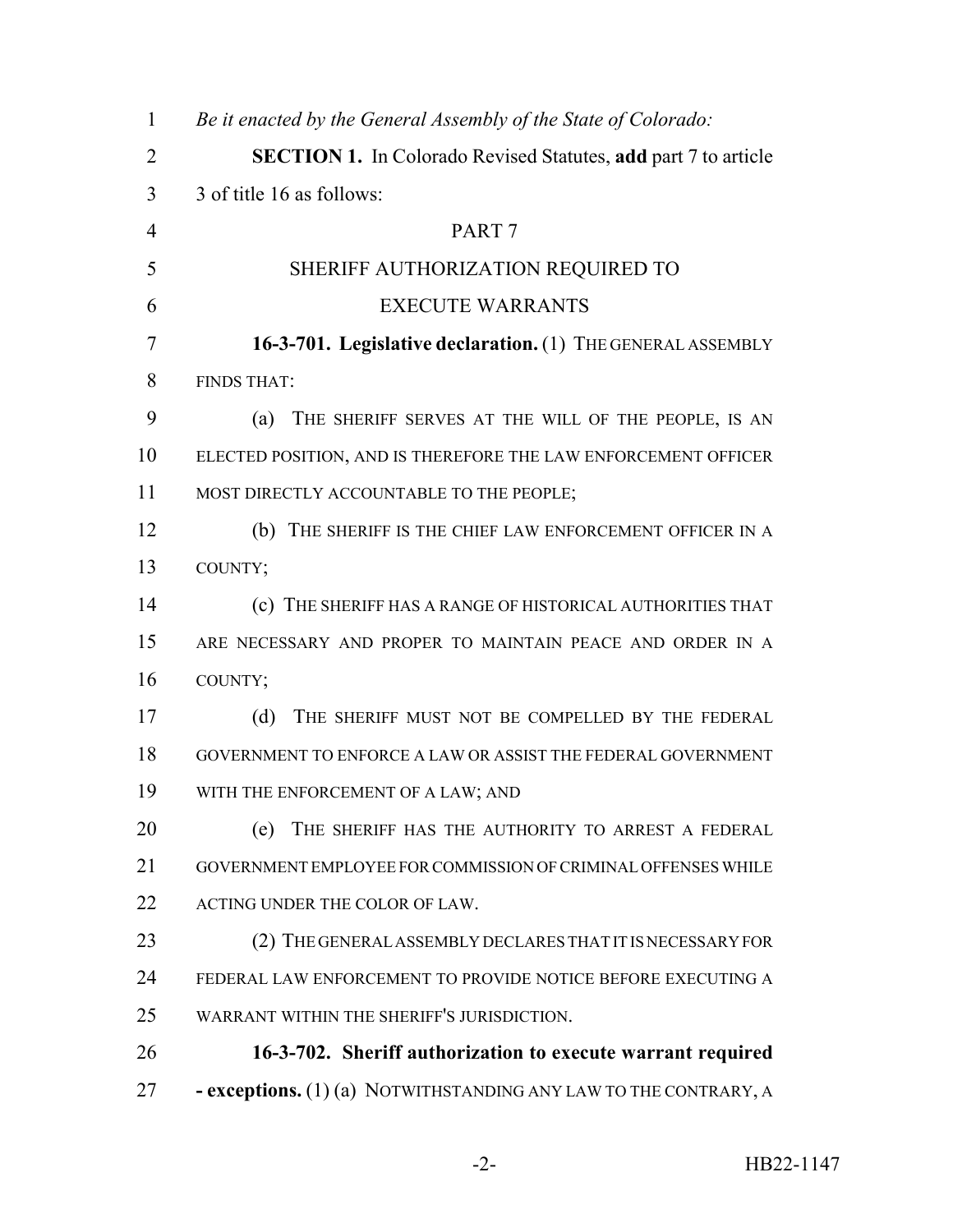FEDERAL GOVERNMENT EMPLOYEE WHO IS NOT DESIGNATED AS A PEACE OFFICER PURSUANT TO PART 1 OF ARTICLE 2.5 OF THIS TITLE 16 SHALL RECEIVE AUTHORIZATION FROM THE SHERIFF, OR THE SHERIFF'S DESIGNEE, BEFORE EXECUTING AN ARREST WARRANT OR SEARCH WARRANT WITHIN THE SHERIFF'S JURISDICTION. (b) THE FEDERAL GOVERNMENT EMPLOYEE MUST PROVIDE THE FOLLOWING INFORMATION IN THE EMPLOYEE'S AUTHORIZATION REQUEST TO THE SHERIFF, OR THE SHERIFF'S DESIGNEE: (I) A COPY OF THE WARRANT; 10 (II) THE NAME OF THE PERSON WHO IS SUBJECT TO ARREST OR WHOSE PROPERTY IS SUBJECT TO SEARCH AND SEIZURE; 12 (III) THE PROBABLE CAUSE FOR THE ARREST OR SEARCH AND SEIZURE; 14 (IV) THE LOCATION OF THE PROPERTY TO BE SEARCHED AND THE ITEMS TO BE SEIZED, IF APPLICABLE; AND (V) THE TIME WHEN AND THE PLACE WHERE THE FEDERAL GOVERNMENT EMPLOYEE INTENDS TO EXECUTE THE WARRANT. (c) THE FEDERAL GOVERNMENT EMPLOYEE SHALL MAKE THE AUTHORIZATION REQUEST TO THE SHERIFF, OR THE SHERIFF'S DESIGNEE, IN WRITING. 21 (d) THE FEDERAL GOVERNMENT EMPLOYEE MAY EXECUTE THE WARRANT ONLY IF THE SHERIFF, OR THE SHERIFF'S DESIGNEE, SIGNS THE AUTHORIZATION REQUEST. 24 (2) NOTWITHSTANDING SUBSECTION (1) OF THIS SECTION, A FEDERAL GOVERNMENT EMPLOYEE MAY EXECUTE AN ARREST OR SEARCH AND SEIZURE WITHOUT THE SHERIFF'S, OR THE SHERIFF'S DESIGNEE'S, PERMISSION IF: